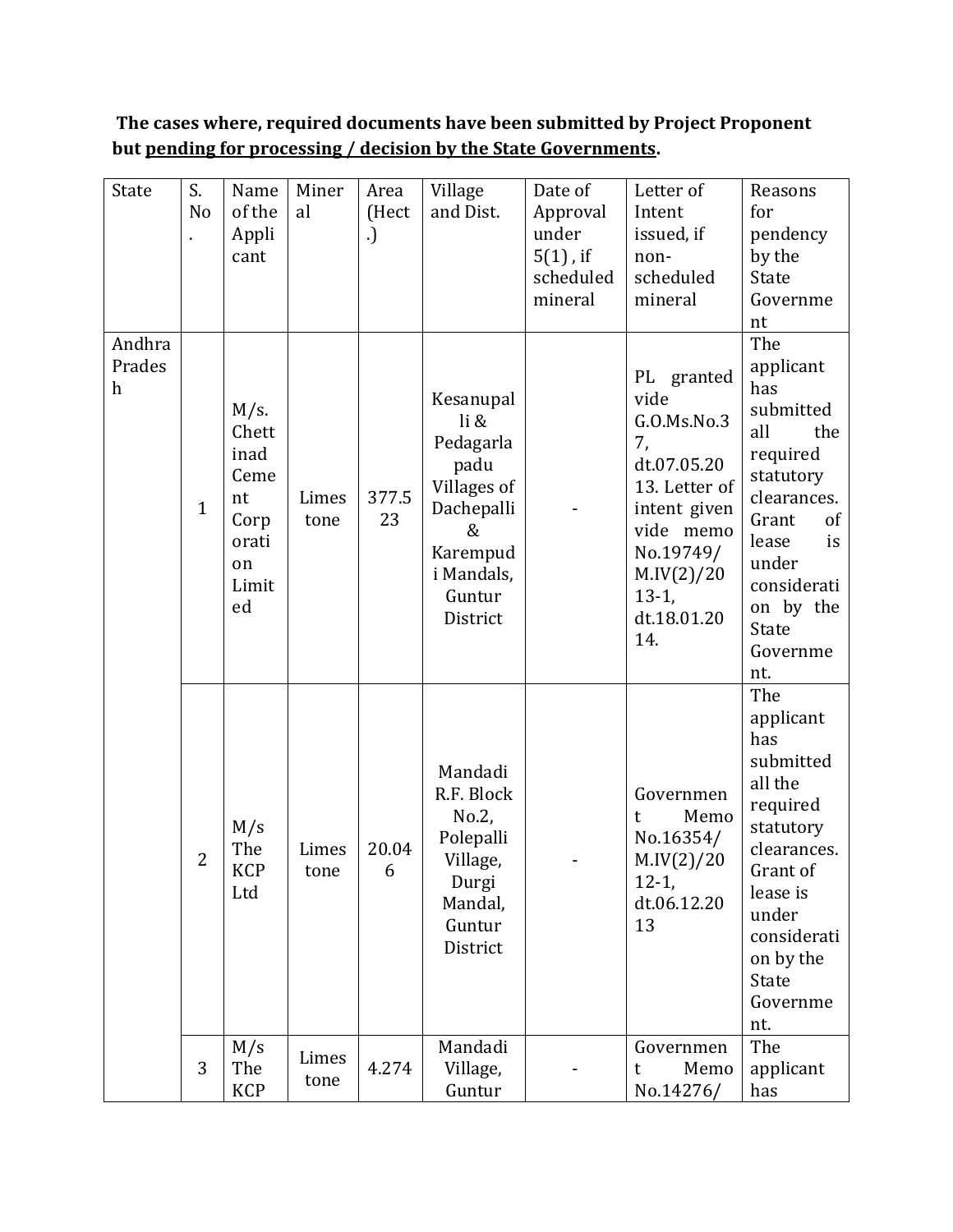|                 |                | Ltd                                                                                       |                              |               | District                           |                 | M.IV(2)/20<br>$12-1,$<br>dt.06.12.20<br>13 | submitted<br>all the<br>required<br>statutory<br>clearances.<br>Grant of<br>lease is<br>under<br>considerati<br>on by the<br>State<br>Governme<br>nt. |
|-----------------|----------------|-------------------------------------------------------------------------------------------|------------------------------|---------------|------------------------------------|-----------------|--------------------------------------------|-------------------------------------------------------------------------------------------------------------------------------------------------------|
| Gujarat         | $\overline{4}$ | Nirm<br>a Ltd                                                                             | Limes<br>tone                | 911.4<br>1.45 | Patan<br>Dist:-<br>Jamnagar        |                 | Dt.09.05.20<br>07                          | Pending<br>for grant<br>order.                                                                                                                        |
| Mahar<br>ashtra | 5              | $M/s$ .<br>Ajant<br>a<br>Mine<br>rals                                                     | Iron<br><b>Ore</b>           | 65.00         | Sohale,<br>Dist.<br>Gadchiroli     | 20/06/20<br>05  |                                            | Processing<br>at state<br>govt. level.                                                                                                                |
|                 | 6              | $M/s$ .<br><b>Oran</b><br>ge<br>City<br>Glass<br>$\rm{co}$<br>Pvt.<br>Ltd.                | Quart<br>z/<br>Quart<br>zite | 21.00         | Deulgaon,<br>Dist.<br>Gadchiroli   |                 | 11/07/200<br>8                             | Processing<br>at state<br>govt. level.                                                                                                                |
|                 | 7              | $M/s$ .<br><b>Niles</b><br>$\boldsymbol{h}$<br>Mine<br>$\mathbf S$<br>Corp<br>orati<br>on | Bauxit<br>$\mathbf e$        | 70.07         | Karivane,<br>Dist.<br>Raigad       | 23/05/20<br>08  |                                            | Processing<br>at state<br>govt. level.                                                                                                                |
|                 | 8              | M/s.<br>Prach<br>i<br>Mine<br>S                                                           | Bauxit<br>$\mathbf e$        | 73.22         | Adi M<br>Khadi,<br>Dist.<br>Raigad | 23/05/20<br>08  |                                            | Processing<br>at state<br>govt. level.                                                                                                                |
| Rajasth<br>an   | 9              | J.K.<br>Laks<br>hmi                                                                       | Limes<br>tone                | 73.74<br>21   | Roheda,<br>vatera/Sir<br>ohi       | Not<br>required | 17-12-14                                   | Pending<br>for<br>rejection                                                                                                                           |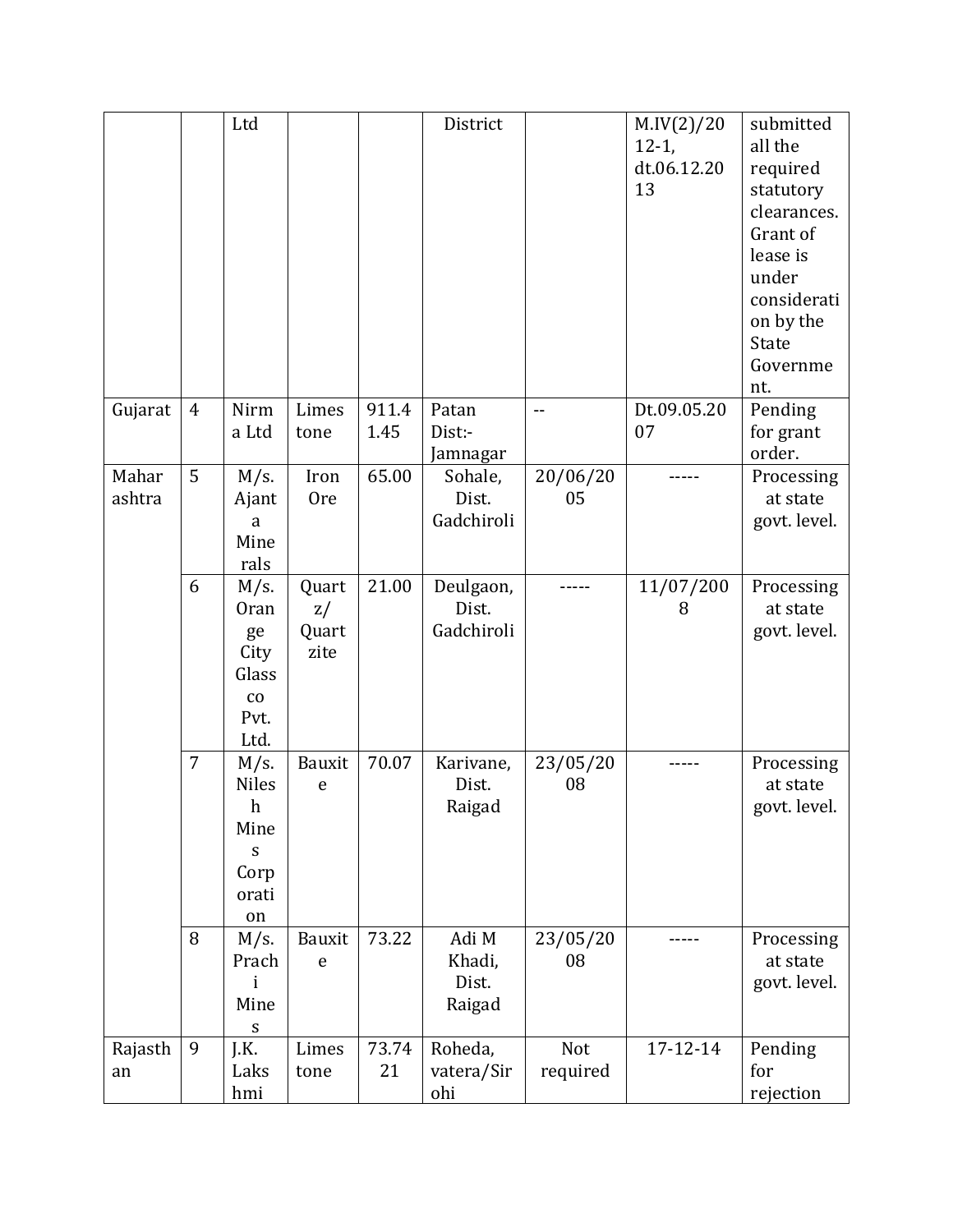| 10 | Ceme<br>nt<br>Ltd.<br>Mr.<br>Ishw<br>ar         | Siliceo<br>us<br>earth | 4.55                    | Sajit/Jaisa<br>lmer            | Not<br>required | $20 - 10 - 14$ | Govt.<br>at<br>level<br>(as<br>the<br>per<br>decision<br>taken<br>by<br>State<br>the<br>Govt.)<br>In want of<br>sale<br>price<br>from IBM.                                                                                                                                       |
|----|-------------------------------------------------|------------------------|-------------------------|--------------------------------|-----------------|----------------|----------------------------------------------------------------------------------------------------------------------------------------------------------------------------------------------------------------------------------------------------------------------------------|
|    | Singh<br>Rath<br>ore                            |                        |                         |                                |                 |                |                                                                                                                                                                                                                                                                                  |
| 11 | Mrs.<br>Praka<br>sh<br>Kanw<br>ar               | Siliceo<br>us<br>earth | 4.889<br>3              | Dharwi/B<br>armer              | Not<br>required | $20 - 10 - 14$ | In want of<br>sale price<br>from IBM.                                                                                                                                                                                                                                            |
| 12 | $M/s$ .<br>Grasi<br>m<br>Indus<br>tries<br>Ltd. | Limes<br>tone          | 3461.<br>2              | Sundo ki<br>dadi/Jhunj<br>hunu | Not<br>required | 02-04-03       | Matter<br>is<br>pending at<br>Govt. level<br>regarding<br>demerger<br>of Grasim<br>Industries<br>Ltd.<br>in<br>$M/s$ .<br>Samridhi<br>Cement<br>Ltd.<br>and<br>further<br>amalgamat<br>ion of M/s.<br>Samridhi<br>Cement<br>Ltd.<br>in<br>$M/s$ .<br>Ultratech<br>Cement<br>Ltd. |
| 13 | $M/s$ .<br>Grasi<br>m<br>Indus<br>tries         | Limes<br>tone          | 1153.<br>$\overline{4}$ | Bsawa/<br>Jhunjhunu            | Not<br>required | 16-03-02       |                                                                                                                                                                                                                                                                                  |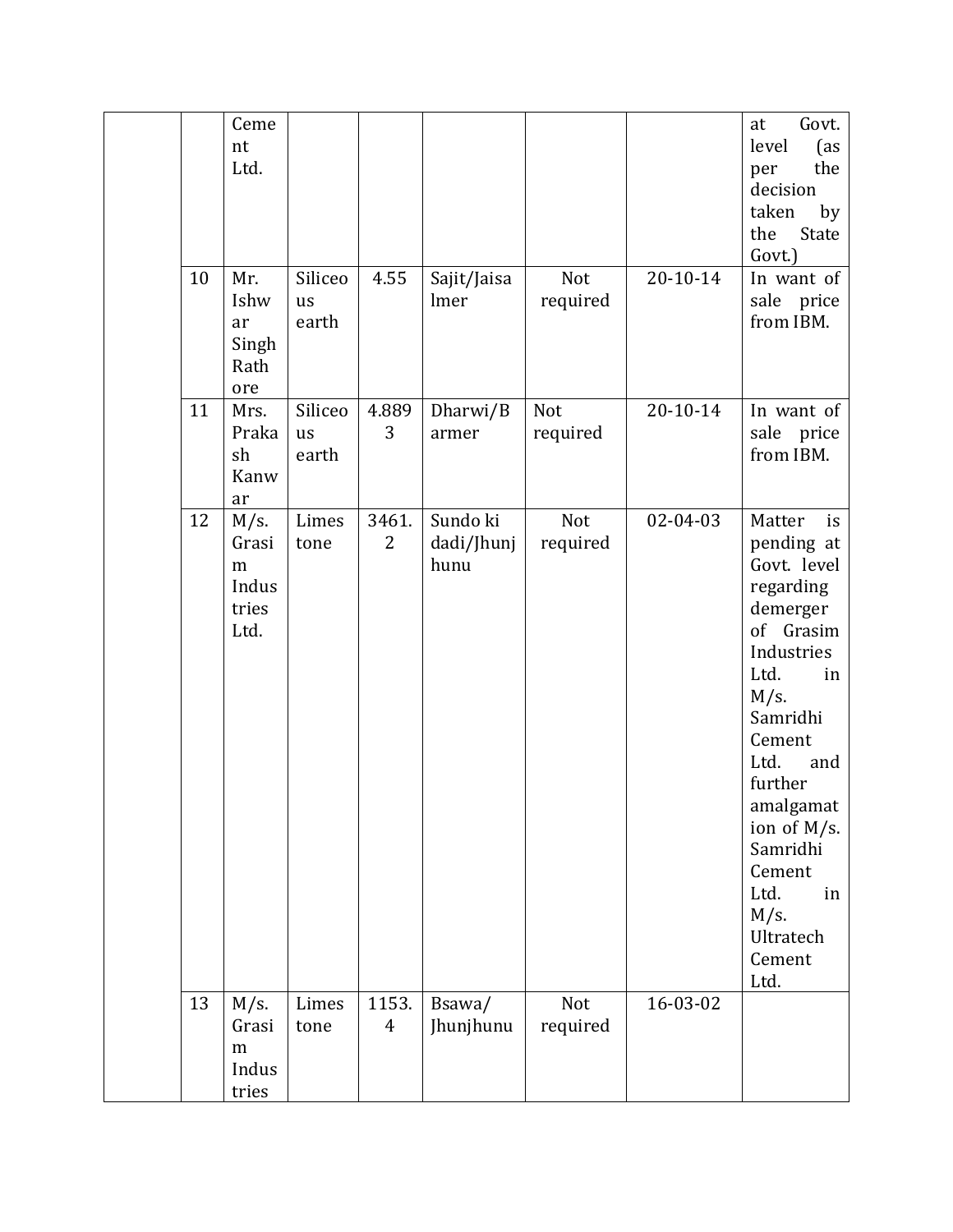|                  |    | Ltd.    |       |                  |           |            |            |                            |
|------------------|----|---------|-------|------------------|-----------|------------|------------|----------------------------|
|                  | 14 | $M/s$ . | Limes | 318.7            | Mohanpur  | Not        | $10-10-07$ |                            |
|                  |    | Grasi   | tone  | 8                | a         | required   |            |                            |
|                  |    | m       |       |                  | jodhpura/ |            |            |                            |
|                  |    | Indus   |       |                  | Kotputali |            |            |                            |
|                  |    | tries   |       |                  |           |            |            |                            |
|                  |    | Ltd.    |       |                  |           |            |            |                            |
|                  | 15 | Mrs.    | Emera | 5.00             | Kalaguma  | Yes        | 13-08-02   | of<br>Part                 |
|                  |    | Harip   | ld    |                  | n/Rajsam  |            |            | applied                    |
|                  |    | riya    |       |                  | and       |            |            | falls<br>area              |
|                  |    | Joshi   |       |                  |           |            |            | in                         |
|                  |    |         |       |                  |           |            |            | charagah                   |
|                  |    |         |       |                  |           |            |            | land/asbes                 |
|                  |    |         |       |                  |           |            |            | tos<br>area,               |
|                  |    |         |       |                  |           |            |            | pending at                 |
|                  |    |         |       |                  |           |            |            | ME level.                  |
|                  | 16 | M/s.    | Limes | 998              | Mandpura  | Not        | 12-06-12   | Matter<br>is               |
|                  |    | Apex    | tone  |                  | /Nagaur   | required   |            | pending at                 |
|                  |    | Ceme    |       |                  |           |            |            | Govt. level                |
|                  |    | nt<br>& |       |                  |           |            |            | for                        |
|                  |    | Mine    |       |                  |           |            |            | rejection                  |
|                  |    | ral     |       |                  |           |            |            | (10.03.201)                |
|                  |    | Indus   |       |                  |           |            |            | 6).                        |
|                  |    | tries   |       |                  |           |            |            |                            |
|                  | 17 | $M/s$ . | Limes | 998              | Mandpura  | Not        | 12-06-12   | Matter<br>is               |
|                  |    | Evere   | tone  |                  | /Nagaur   | required   |            | pending at                 |
|                  |    | st      |       |                  |           |            |            | Govt. level                |
|                  |    | Ceme    |       |                  |           |            |            | for                        |
|                  |    | &<br>nt |       |                  |           |            |            | rejection                  |
|                  |    | Mine    |       |                  |           |            |            | (March                     |
|                  |    | ral     |       |                  |           |            |            | 2016).                     |
|                  |    | Indus   |       |                  |           |            |            |                            |
|                  |    | tries   |       |                  |           |            |            |                            |
|                  | 18 | $M/s$ . | Limes | 999              | Mandpura  | Not        | 12-06-12   | Matter<br>is               |
|                  |    | Parik   | tone  |                  | /Nagaur   | required   |            | pending at                 |
|                  |    | rama    |       |                  |           |            |            | Govt. level                |
|                  |    | Minin   |       |                  |           |            |            | for                        |
|                  |    | g       |       |                  |           |            |            | rejection                  |
|                  |    | Indus   |       |                  |           |            |            | (02.03.201)                |
|                  |    | tries   |       |                  |           |            |            | 6).                        |
| Madhy            | 19 | Sadg    | Limes | 13.15            | Rodra/Dh  | $-$        | 7.09.2015  | --                         |
| a                |    | uru     | tone  | $\boldsymbol{0}$ | ar        |            |            |                            |
| Prades           |    | Ceme    |       |                  |           |            |            |                            |
| $\boldsymbol{h}$ |    | nt      |       |                  |           |            |            |                            |
|                  | 20 | Sadg    | Limes | 38.02            | Dhanora/  | $\sim$ $-$ | 21.08.2015 | $\overline{\phantom{a}}$ . |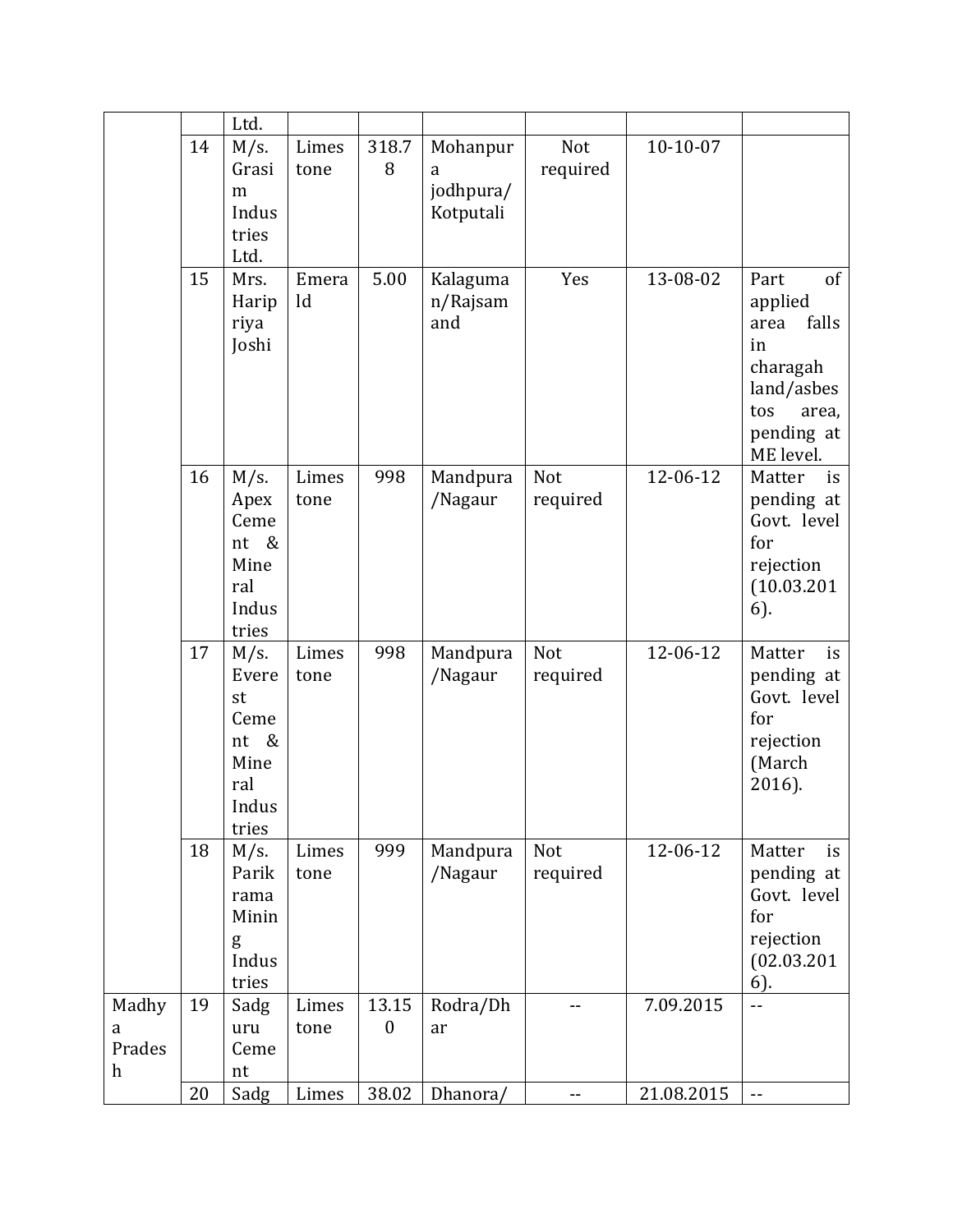|    | uru            | tone          | $\overline{4}$ | Dhar                 |                |            |                          |
|----|----------------|---------------|----------------|----------------------|----------------|------------|--------------------------|
|    | Ceme<br>nt     |               |                |                      |                |            |                          |
| 21 | Sadg           | Limes         | 21.08          | Jeerabad/            | $-$            | 11.08.2015 | $\overline{\phantom{a}}$ |
|    | uru            | tone          |                | Dhar                 |                |            |                          |
|    | Ceme           |               |                |                      |                |            |                          |
|    | nt             |               |                |                      |                |            |                          |
| 22 | Sadg           | Limes         | 4.999          | Jeerabad/            | $\overline{a}$ | 11.09.2015 |                          |
|    | uru            | tone          |                | Dhar                 |                |            |                          |
| 23 | M/s            | Manga         | 5.883          | Jam/                 | 10.02.200      |            |                          |
|    | Sugri          | nese          |                | Balaghat             | 9              |            |                          |
|    | $\overline{V}$ |               |                |                      |                |            |                          |
|    | Food           |               |                |                      |                |            |                          |
|    | s and<br>Mine  |               |                |                      |                |            |                          |
|    | rals           |               |                |                      |                |            |                          |
| 24 | Lalaji         | Manga         | 4.99           | Negariya/            | 13.07.201      |            |                          |
|    | Mine           | nese          |                | Jhabua               | $\mathbf{1}$   |            |                          |
|    | ral            |               |                |                      |                |            |                          |
| 25 | Maa            | Iron          | 11.56          | Pahadi/              | 26.11.200      |            |                          |
|    | Kali           | <b>Ore</b>    |                | Katni                | 8              |            |                          |
|    | Iron           |               |                |                      |                |            |                          |
|    | and            |               |                |                      |                |            |                          |
|    | steel          |               |                |                      |                |            |                          |
| 26 | Co.<br>Khatr   | Iron          | 4.56           | Silua,               | 30.11.201      |            |                          |
|    | ı              | ore,          |                | Jhasi/               | 5              |            |                          |
|    | Mine           | Yello         |                | Jabalpur             |                |            |                          |
|    | ral            | W             |                |                      |                |            |                          |
|    |                | Ocre          |                |                      |                |            |                          |
| 27 | Muku           | Iron          | 27.61          | Bijjayya/            | 03.10.201      |            |                          |
|    | $\mathbf{l}$   | Ore,          |                | Jabalpur             | 5              |            |                          |
|    | Kham           | Manga         |                |                      |                |            |                          |
|    | periy          | nese          |                |                      |                |            |                          |
| 28 | a              |               | 9.915          |                      | 26.07.200      |            |                          |
|    | M/s<br>Vand    | Manga<br>nese |                | Mirgpur/<br>Balaghat | 7              |            |                          |
|    | ana            |               |                |                      |                |            |                          |
|    | Energ          |               |                |                      |                |            |                          |
|    | y and          |               |                |                      |                |            |                          |
|    | Steel          |               |                |                      |                |            |                          |
|    | Ltd.           |               |                |                      |                |            |                          |
| 29 | Shri           | Limes         | 4.502          | Sitapuri/            |                | 22.12.2014 |                          |
|    | Haris          | tone          |                | Dhar                 |                |            |                          |
|    | h              |               |                |                      |                |            |                          |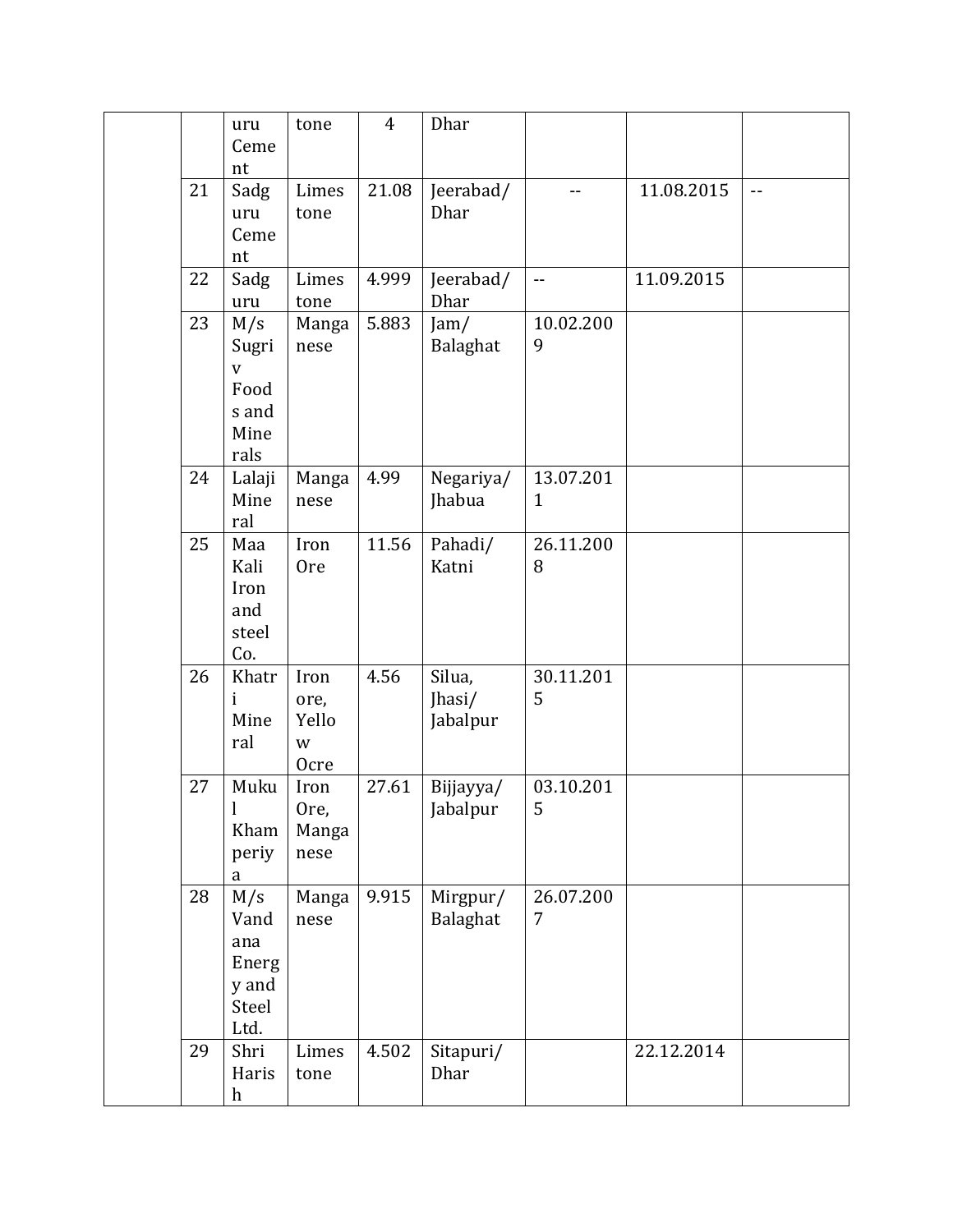|                  |    | Khan<br>delw<br>al                                               |                                      |                                   |                                         |                |                          |                                                            |
|------------------|----|------------------------------------------------------------------|--------------------------------------|-----------------------------------|-----------------------------------------|----------------|--------------------------|------------------------------------------------------------|
|                  | 30 | Apar<br>$\mathbf n$<br>Ferro<br>Alloy<br>${\mathbf S}$           | Manga<br>nese                        | 69.22                             | Mohaganv<br>ghat<br>/Balaghat           | 16.11.199<br>3 |                          |                                                            |
|                  | 31 | Shri<br>Pram<br>od<br>borka<br>r                                 | Manga<br>nese                        | 5.480                             | Chichaldo<br>h/ Siwani                  | 17.06.200<br>9 |                          |                                                            |
|                  | 32 | M/s<br>Mesc<br>0W<br>OMC<br>Minin<br>g<br>Corp<br>orati<br>on    | Limes<br>tone<br>and<br>Dolom<br>ite | 522.4<br>36                       | Tedi,<br>Manehra, S<br>hahpur/<br>Katni |                | 7.05.2015                |                                                            |
| Chhatti<br>sgarh | 33 | Kamli<br>bai<br>Kashy<br>ap                                      | Limesto<br>ne                        | 4.09                              | Badhaji,<br>Jagdalpur                   |                | 31.03.2011<br>03.05.2012 | Complaint<br>wrt area in<br>question<br>being<br>enquired. |
|                  | 34 | M/s<br>Pushp<br>Steel<br>&<br>Minin<br>g,<br>Delhi               | Iron ore                             | 215                               | Hahaladi,<br>Kanker                     |                |                          | Matter<br>is<br>subjudiced                                 |
|                  | 35 | M/s<br>Miner<br>al<br>Explor<br>ation<br>Corpo<br>ration<br>Ltd. | Bauxite                              | $257 -$<br>923, oa<br>140-<br>883 | Serangdag,<br>Sarguja                   | 17.12.03       |                          | Complaint<br>wrt area in<br>question<br>being<br>enquired. |
|                  | 36 | M/s<br>J.K.<br>Laksa                                             | Limesto<br>ne                        | 281-<br>339                       | Semriya &<br>Nandni<br>Khundani         |                | 07.02.2011               | Regarding<br>Govt. Grass<br>Land                           |